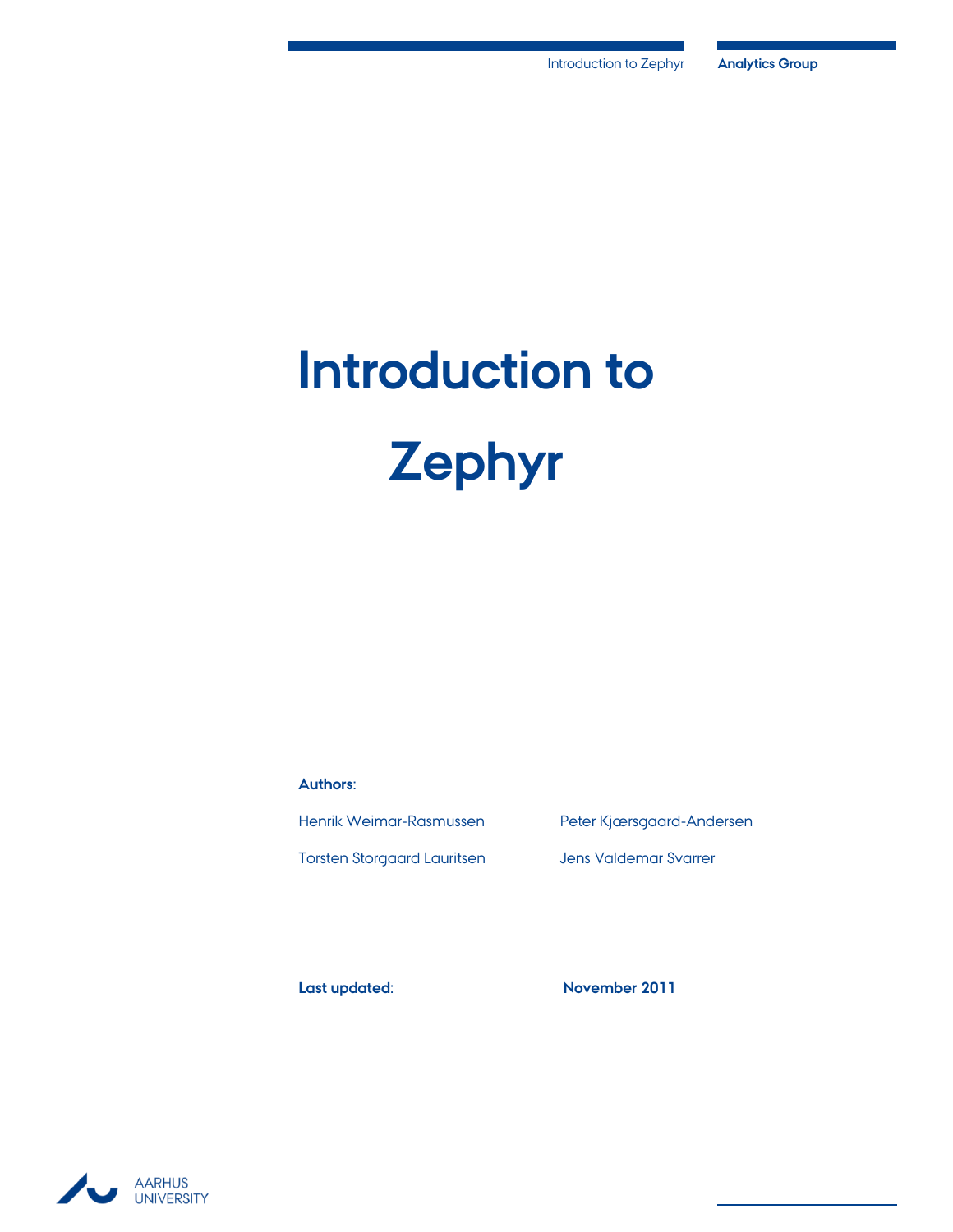## Table of contents

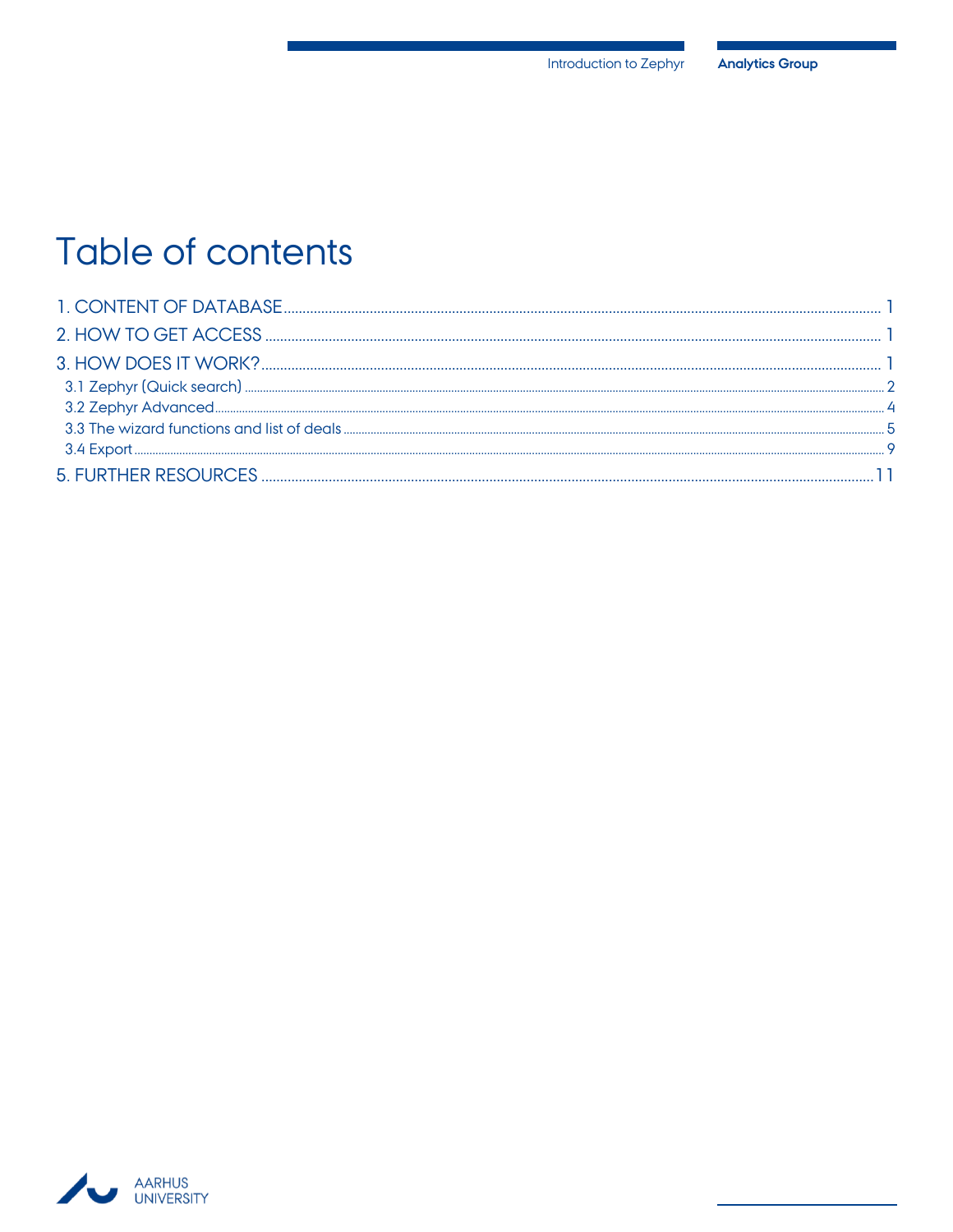## <span id="page-2-0"></span>**1. Content of database**

Zephyr contains detailed information on M&A, IPO and venture capital deals with links detailed financial company information. The database has 5 years global coverage but the coverage of deals involving European and American companies goes back to 1997. Zephyr includes almost 500,000 transactions (November 2010) and up to 100,000 deals are added each year.

## <span id="page-2-1"></span>**2. How to get access**

The database can be accessed on and off campus.

On campus one can access the database through the Library's database site at http://libsearch.asb.dk/.

Off campus the database can be accessed through the site [http://www.baser.dk.](http://www.baser.dk/) Here one can log on with the ASB username and password (the username and password used for e.g. Campusnet) and get access to the database.

### <span id="page-2-2"></span>**3. How does it work?**

There are two possibilities to enter the Zephyr database; Zephyr (quick search) and Zephyr Advanced. On the screenshot below you can see the first window that appears when you access the database. On the screenshot you can see the two above mentioned possibilities.



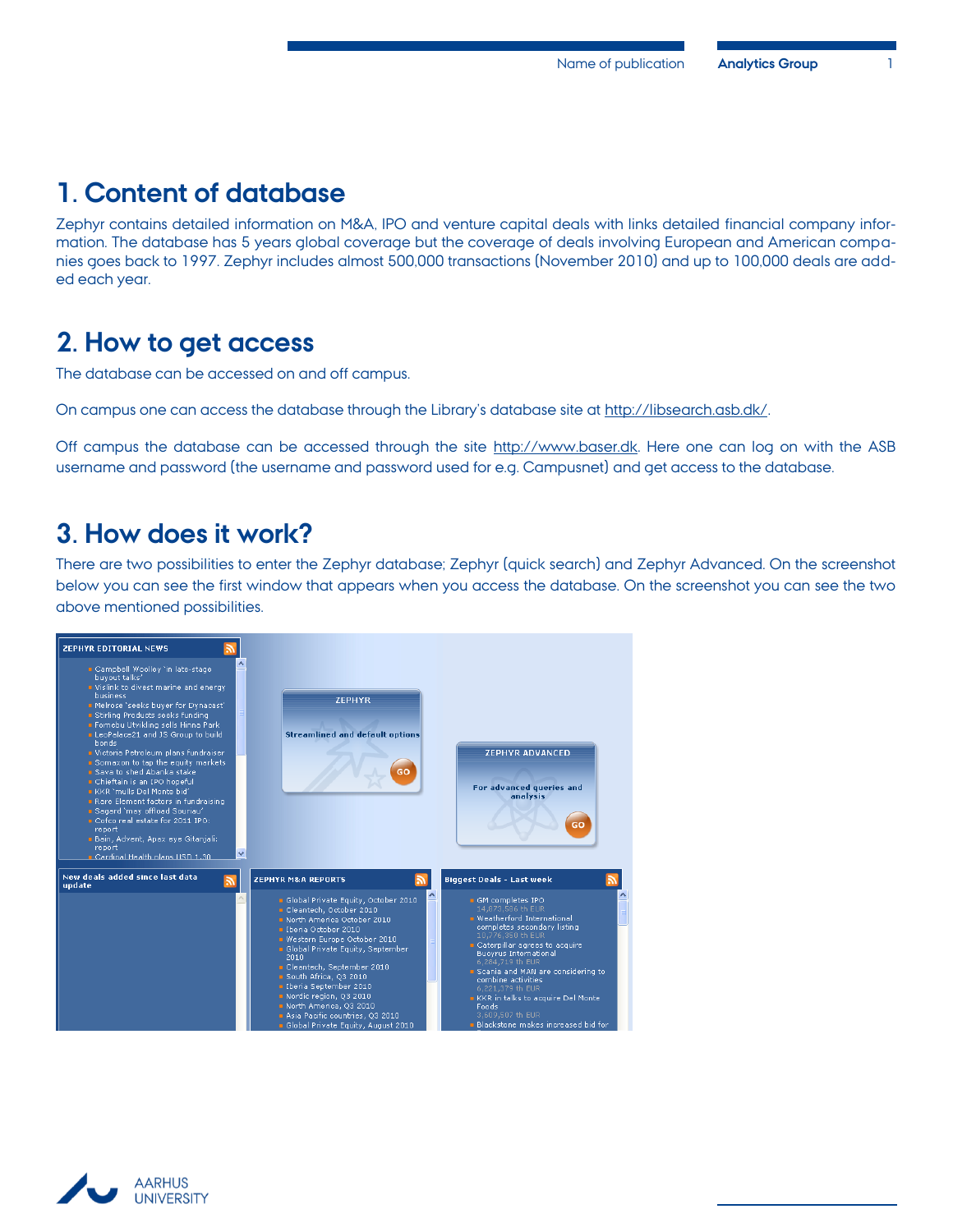#### <span id="page-3-0"></span>**3.1 Zephyr (Quick search)**

When you enter the option called "Zephyr – streamlined and default options" you will get to the screen shown below.

This is the Quick search facility that allows you to search on any one criterion. If you need more search criteria you can press the button "More search criteria".

| $\emph{zephyr}$ Comprehensive M&A data with integrated detailed company information |
|-------------------------------------------------------------------------------------|
|                                                                                     |
| <b>Home</b> > Search                                                                |
| $\bigoplus$ SEARCH $\bigoplus$ SAVED SEARCHES $\bigotimes$ FAVOURITES               |
| v Global search<br>More search criteria                                             |
|                                                                                     |
| Type in any word you wish to search on<br>Search                                    |
|                                                                                     |
| <b>Quick find</b><br>$\Omega$<br>Latest rumoured deals                              |
| Latest announced deals                                                              |
| Latest completed deals                                                              |
| Top 10 M&A deals<br>Top 10 Private Equity deals                                     |
|                                                                                     |

In the following we have tried to perform a search on the following:

- Company name: Vestas as acquirer
- Deal type: Acquisition
- Deal value: Currency mill. DKK.
- Time period: 2007 until current date
- Geography: European Union both regarding Target and Vendor

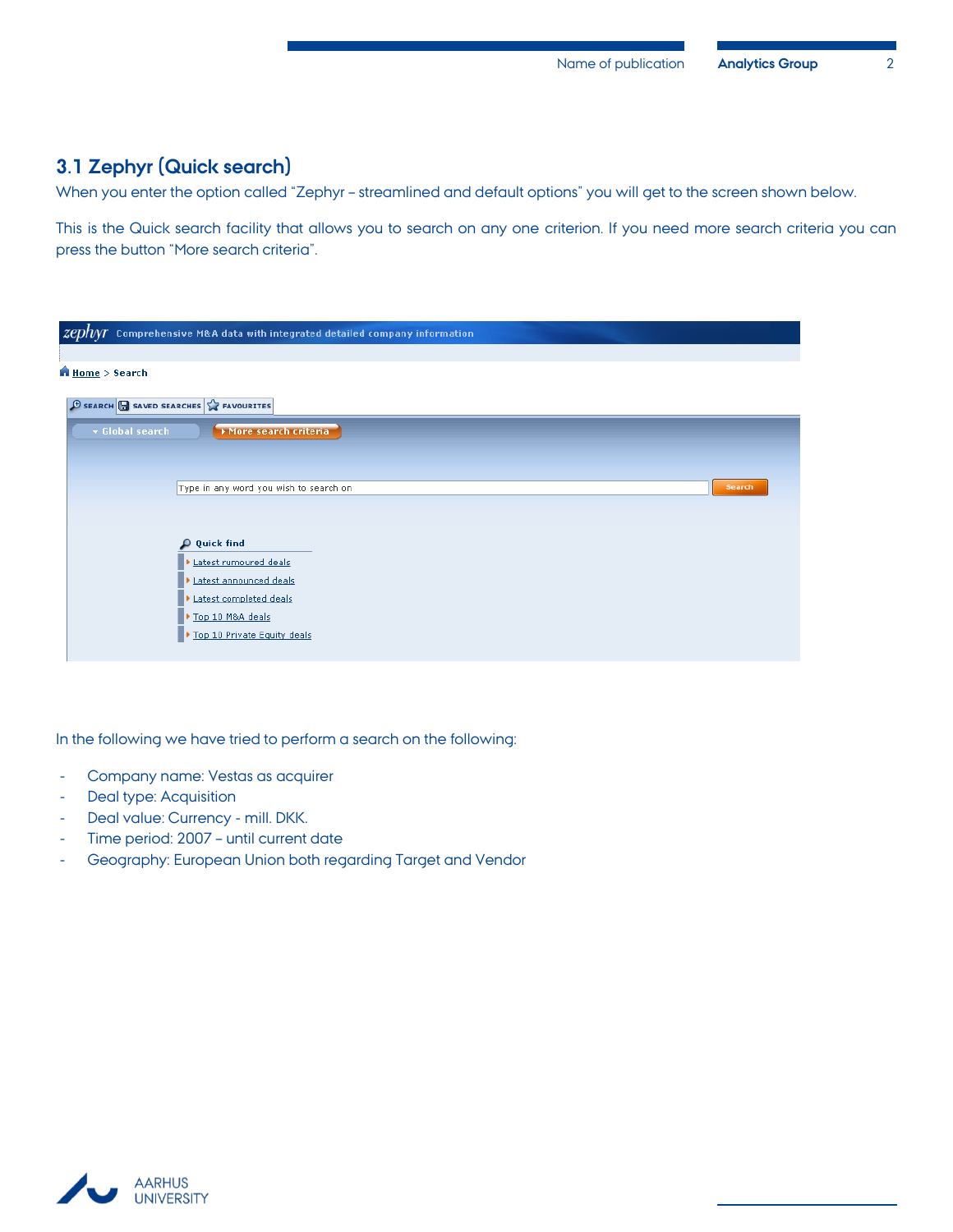#### $\bigoplus$  SEARCH  $\bigoplus$  SAVED SEARCHES  $\bigotimes$  FAVOURITES

| <b>E</b> Global search<br>▼ More search criteria |                                    | <b>Clear search</b>                                                      |  |  |  |  |  |
|--------------------------------------------------|------------------------------------|--------------------------------------------------------------------------|--|--|--|--|--|
| <b>Company name</b>                              |                                    | <b>Time period</b>                                                       |  |  |  |  |  |
| vestas                                           |                                    | 2007 - Until current date<br>$\odot$                                     |  |  |  |  |  |
| Acquiror<br>$\Box$ Target<br>$\Box$ Vendor       | <b>NAdvisor</b><br>Equity provider | From dd/mm/yyyy<br>to dd/mm/yyyy<br>$\circ$                              |  |  |  |  |  |
|                                                  |                                    | ■ Announced ■ Completed ■ Rumoured                                       |  |  |  |  |  |
| <b>Deal types</b>                                | <b>Deal values</b>                 | Geography                                                                |  |  |  |  |  |
| Acquisition                                      | <b>O</b> Deal value                | Africa                                                                   |  |  |  |  |  |
| $\Box$ IPO                                       | O Deal equity value                | Eastern Europe                                                           |  |  |  |  |  |
| <b>Planned IPO</b>                               | O Deal enterprise value            | European Union                                                           |  |  |  |  |  |
| Institutional buy-out                            | O Deal modelled enterprise value   | European Union enlarged (27)                                             |  |  |  |  |  |
| $\Box$ Joint-venture                             | O Deal total target value          | Far Fast and Central Asia                                                |  |  |  |  |  |
| MBI / MBO                                        | $\checkmark$<br>$\odot$ Top        | Middle East                                                              |  |  |  |  |  |
| Management buy-in                                |                                    | North America                                                            |  |  |  |  |  |
| Management buy-out                               | $\bigcirc$ Min<br>Max              | Oceania                                                                  |  |  |  |  |  |
| $\Box$ Merger                                    | All deals with a deal value        | Scandinavia                                                              |  |  |  |  |  |
| $\Box$ Demerger                                  | Currency mil DKK V                 | South and Central America                                                |  |  |  |  |  |
| Minority stake                                   |                                    | Western Europe                                                           |  |  |  |  |  |
| Share buy back                                   | $\nabla$ Include estimates         | Countries or other world regions :                                       |  |  |  |  |  |
| $\Box$ Private equity                            |                                    | Look up<br>Enter one or more countries or world regions.                 |  |  |  |  |  |
| Venture capital                                  |                                    | $\triangledown$ Acquirer<br>$\vee$ Vendor<br>$\blacktriangledown$ Target |  |  |  |  |  |

#### This particular search will result in one hit:

| 1 Deals                 | Deal value - Descending V                                                              |                                                                                                                                                                                                                                                                                                                                            |
|-------------------------|----------------------------------------------------------------------------------------|--------------------------------------------------------------------------------------------------------------------------------------------------------------------------------------------------------------------------------------------------------------------------------------------------------------------------------------------|
| Target<br><b>Vendor</b> | Deal headline<br><b>Acquiror</b><br><b>Deal status</b><br>Date announced<br>Deal value | Vestas to merge its Portuguese and Spanish operations (Deal No 650109)<br>Vestas Portugal Servicos de Tecnologia Eólica Lda (Engineering, architectural, and surveying services - Portugal)<br><b>Vestas Eolica SA</b> (Steam, gas and hydraulic turbines and turbine generator set units - Spain)<br>-<br>Announced<br>09/06/2008<br>n.a. |

When all criteria have been selected press search this will take you to the List of complete deal records. If you click the wizard button you will have the possibility to choose other views of the search results. (see **[section 3.3](#page-6-0)**).

If one wants to do a more advanced search one can use the Zephyr Advanced search, which can be found by pressing the home button in the upper left corner and then enter the Zephyr Advanced from the main screen shown on the first screenshot.

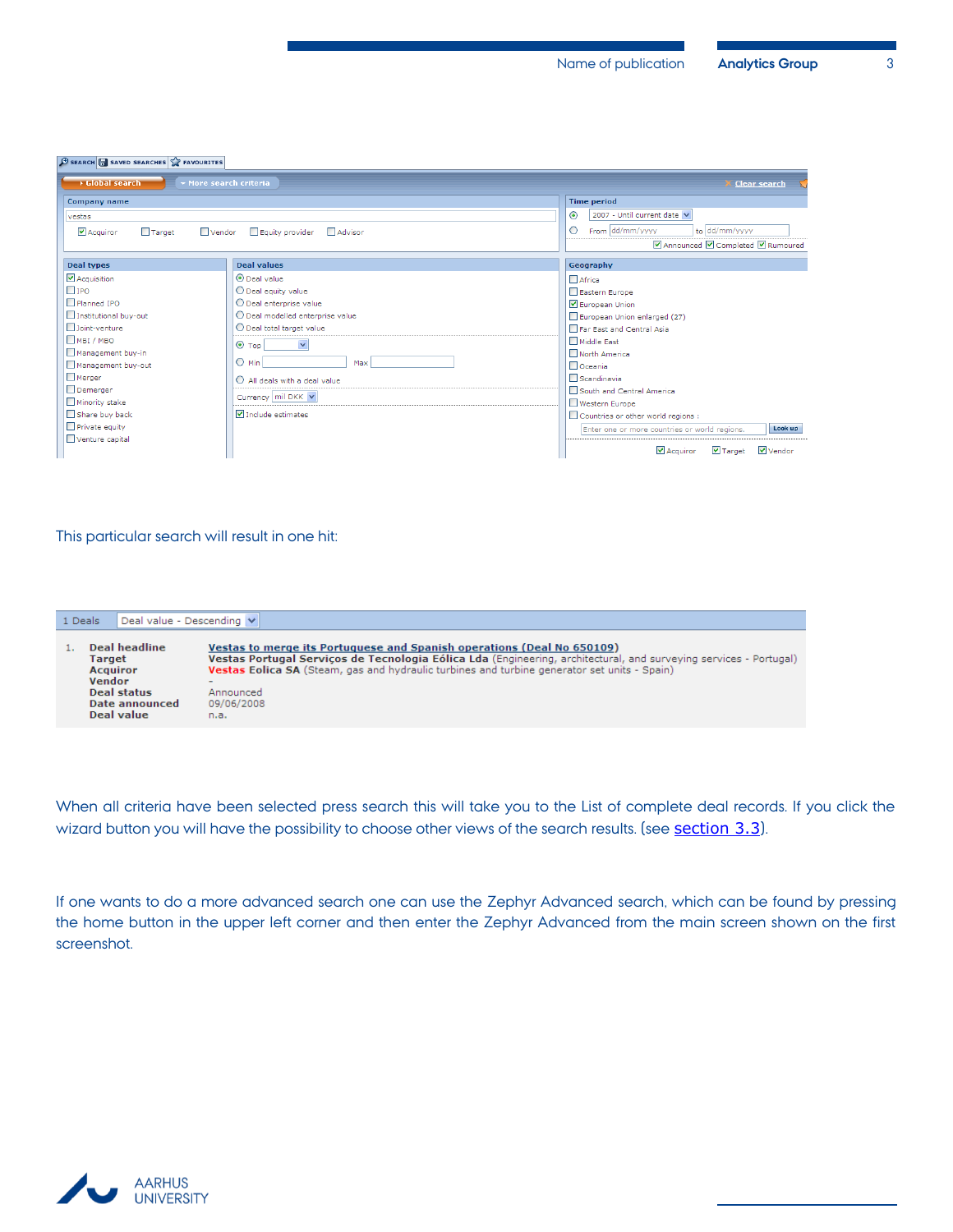#### <span id="page-5-0"></span>**3.2 Zephyr Advanced**

Zephyr Advanced is preferable to the quick search, when you have a specific search criterion instead of a company name or other criteria about a specific deal. The criteria in the Zephyr advanced can be set using two different approaches. The first one is by searching for a search criterion in the search line and afterwards using the search criterion you have found. The other possibility is to choose a criterion from the listed categories below the search line. Notice that one can go back to the Quick search by clicking home in the upper left corner.

| $\mathcal{Z}\ell\mathcal{D}N\mathcal{N}$ Comprehensive M&A data with integrated detailed company information                     |                                    |  |  |  |  |  |  |
|----------------------------------------------------------------------------------------------------------------------------------|------------------------------------|--|--|--|--|--|--|
| Type in search terms<br><b>Search</b>                                                                                            |                                    |  |  |  |  |  |  |
| Home > Advanced search (All deals)                                                                                               |                                    |  |  |  |  |  |  |
| $\bigoplus$ ALL DEALS $\bigoplus$ IPOs & CAPITAL RAISING $\bigoplus$ SAVED SEARCHES $\bigotimes$ FAVOURITES $\bigotimes$ HISTORY |                                    |  |  |  |  |  |  |
| $\Box$ GROUPED VIEW $\bigcirc$ ALPHABETICAL LIST $\bigcirc$ FIND A CRITERION $\Box$ Enter a search criterion                     |                                    |  |  |  |  |  |  |
| <b>Deal</b>                                                                                                                      | <b>Text search</b>                 |  |  |  |  |  |  |
| <b>Company name</b>                                                                                                              | <b>Deal values</b>                 |  |  |  |  |  |  |
| <b>Identification numbers&gt;</b>                                                                                                | Deal bid premia                    |  |  |  |  |  |  |
| Company status▶                                                                                                                  | Company financials <sup>&gt;</sup> |  |  |  |  |  |  |
| Deal types & methods of payment▶                                                                                                 | <b>Deal multiples</b>              |  |  |  |  |  |  |
| Stake <b>r</b>                                                                                                                   | Stock data>                        |  |  |  |  |  |  |
| <b>Rumours</b>                                                                                                                   | Deal regulatory bodies             |  |  |  |  |  |  |
| <b>Deals with Zephyr Editorial News</b><br>Deals with multiple parties                                                           |                                    |  |  |  |  |  |  |
| Deal advisors <sup>&gt;</sup><br>Deal status)                                                                                    |                                    |  |  |  |  |  |  |
| <b>Updated deals</b><br><b>Time period</b>                                                                                       |                                    |  |  |  |  |  |  |
| All deals<br>Geography▶                                                                                                          |                                    |  |  |  |  |  |  |
| Industry <b>&gt;</b>                                                                                                             |                                    |  |  |  |  |  |  |
| Default search page                                                                                                              |                                    |  |  |  |  |  |  |

The criteria can easily be set up by entering the criteria one by one. In the screen shown below we have entered 3 criteria all using the category "Geography". After entering the first criterion it will be shown below the criteria categories and you can enter the next criterion. When you have entered all your criteria you can choose whether to search for the criteria combined or using other search algorithms like "OR" known from normal search engines. The criteria used below are a Danish acquirer and Swedish or Norwegian target. This results in 576 acquisitions where a Danish acquirer has acquired a Swedish or Norwegian company. It is possible to sort the search results by e.g. Deal number, target name etc. You can modify the search by pressing the "Add a search step" button in the upper right corner. In a situation like this, when you get a lot of hits you can also delete irrelevant hits by using the delete function above the list of deals.

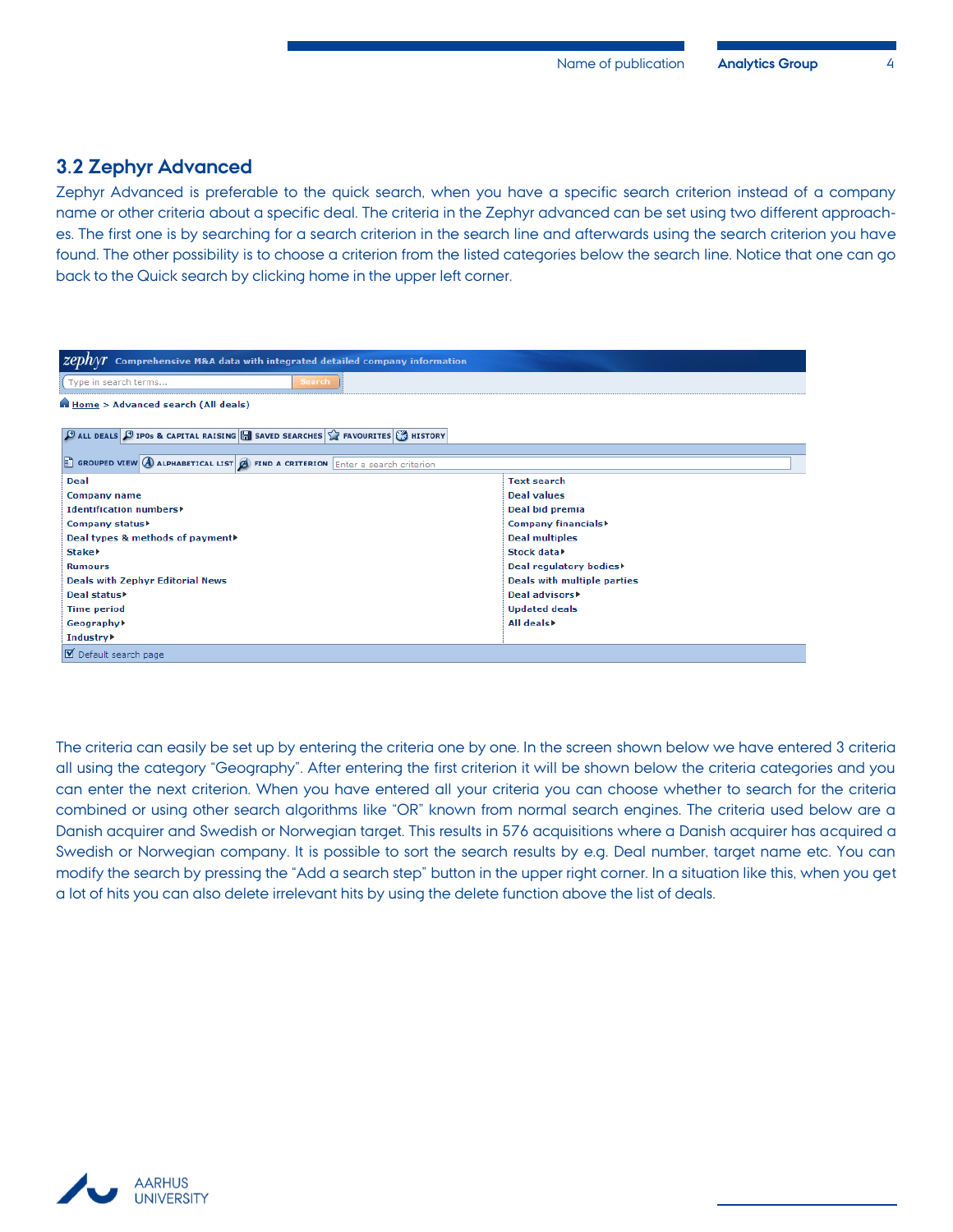|          |          |                |                                  | $\chi$ <i>ZCDnVY</i> Comprehensive M&A data with integrated detailed company information                                                                      |             |                           |                                                   |                     |                                                               |                   |                                            |                    |                        |                   |                           |
|----------|----------|----------------|----------------------------------|---------------------------------------------------------------------------------------------------------------------------------------------------------------|-------------|---------------------------|---------------------------------------------------|---------------------|---------------------------------------------------------------|-------------------|--------------------------------------------|--------------------|------------------------|-------------------|---------------------------|
|          |          |                | Type in search terms             | Search                                                                                                                                                        |             |                           |                                                   |                     |                                                               |                   |                                            |                    | Alerts Settings        |                   |                           |
|          |          |                |                                  | Home > Advanced search (All deals) > List of Deals                                                                                                            |             |                           |                                                   |                     |                                                               |                   |                                            |                    |                        |                   |                           |
| $-$ Hide |          |                |                                  |                                                                                                                                                               |             |                           |                                                   |                     |                                                               |                   |                                            |                    |                        |                   |                           |
|          |          |                | <b>SEARCH STRATEGY</b>           |                                                                                                                                                               |             |                           |                                                   |                     |                                                               | Add a search step | $\sqrt{ }$ Alert me                        |                    | Save X Clear all steps |                   |                           |
|          |          |                |                                  | $X \nabla$ 1. Country: Denmark (DK) (6) (Acquiror)<br>$X \nabla$ 2. Country: Sweden (SE) (21) (Target)<br>$X \boxtimes 3$ . Country: Norway (NO) (5) (Target) |             |                           |                                                   |                     |                                                               |                   |                                            |                    |                        |                   | 6,832<br>18,782<br>12,972 |
|          |          |                | <b>Boolean search</b>            | 1 And (2 or 3)                                                                                                                                                |             |                           | $\bullet$<br>Refresh                              |                     |                                                               |                   |                                            |                    |                        | <b>TOTAL: 576</b> |                           |
|          |          |                | 576 Deals III II of 24 pages ▶ M |                                                                                                                                                               |             |                           |                                                   | $\epsilon$ Currency | Columns <b>In</b> Save X Delete <b>X</b> Export <b>X</b> Send |                   |                                            |                    |                        | $\bigoplus$ Print |                           |
|          |          |                | ÷                                | ÷                                                                                                                                                             | $X$ $A$ $B$ | le<br>Acquiror<br>country | $\times$ $\approx$                                | $X[A \mid a]$       | $\times$ $\div$<br>Target<br>country                          |                   |                                            | $\times$ $\approx$ |                        |                   |                           |
| 1.       |          |                | <b>Deal Number</b><br>X □ 572798 | <b>Acquiror name</b><br>CARLSBERG BREWERIES A/S                                                                                                               |             | code<br><b>DK</b>         | <b>Target name</b><br>BALTIC BEVERAGES HOLDING AB |                     | code<br><b>SE</b>                                             | <b>Deal type</b>  | Acquisition increased from 50 Completed    |                    | <b>Deal status</b>     |                   | Add                       |
| 2.       | ×        |                | $\Box \boxdot$ 68515             | TELE DANMARK A/S                                                                                                                                              |             | DK.                       | <b>NETCOM ASA</b>                                 |                     | <b>NO</b>                                                     |                   | Acquisition increased from 40 Withdrawn    |                    |                        |                   |                           |
| 3.       | ×        | $\blacksquare$ | 105434                           | <b>NORSK HYDRO ASA</b>                                                                                                                                        |             | <b>NO</b>                 | STATE DIRECT FINANCIAL INTEREST                   |                     | <b>NO</b>                                                     |                   | Minority stake 6.5%                        |                    | Completed              |                   |                           |
| 4.       | ×        | 日間             | 126524                           | <b>WORLD NORDIC APS</b>                                                                                                                                       |             | DK.                       | <b>BERGESEN DY ASA</b>                            |                     | <b>NO</b>                                                     |                   | Acquisition increased from 51 Completed    |                    |                        |                   |                           |
| 5.       | ×        | 口圖             | 69002                            | TRYG-BALTICA FORSIKRING A/S                                                                                                                                   |             | DK                        | <b>VESTA GRUPPEN AS</b>                           |                     | <b>NO</b>                                                     | Acquisition 100%  |                                            |                    | Completed              |                   |                           |
| 6.       | ×        |                | $\Box$ 51217                     | <b>CODAN FORSIKRING A/S</b>                                                                                                                                   |             | DK.                       | TRYGG-HANSA FÖRSÄKRINGS AB                        |                     | <b>SE</b>                                                     | Acquisition       |                                            |                    | Completed              |                   |                           |
| 7.       | ×        | □■             | 281368                           | TDC A/S                                                                                                                                                       |             | DK.                       | SONG NETWORKS HOLDING AB                          |                     | <b>SE</b>                                                     |                   | Acquisition increased from 33 Withdrawn    |                    |                        |                   |                           |
| 8.       |          | □■■            | 67546                            | TELE DANMARK A/S                                                                                                                                              |             | DK.                       | <b>NETCOM ASA</b>                                 |                     | <b>NO</b>                                                     |                   | Minority stake increased from Completed    |                    |                        |                   |                           |
| 9.       | ×        |                | □■ 462871                        | LANGUAGEWIRE A/S                                                                                                                                              |             | <b>DK</b>                 | <b>CONVEY TRANSLATIONS AB</b>                     |                     | <b>SE</b>                                                     | Acquisition 100%  |                                            |                    | Completed              |                   |                           |
| 10       |          |                | X <b>□</b> 414100                | <b>KEOPS A/S</b>                                                                                                                                              |             | DK.                       | FABEGE AB'S REAL ESTATE HOLDING COMPA SE          |                     |                                                               | Acquisition 100%  |                                            |                    | Completed              |                   |                           |
|          | ×        |                | $\Box$ 1601014676                | <b>CLIPPER GROUP A/S</b>                                                                                                                                      |             | <b>DK</b>                 | <b>EITZEN CHEMICAL ASA</b>                        |                     | NO.                                                           |                   | Acquisition increased from 24 Rumour - Ex. |                    |                        |                   |                           |
| 12. X    |          | $\blacksquare$ | 288770                           | <b>TDC A/S</b>                                                                                                                                                |             | DK.                       | SONG NETWORKS HOLDING AB                          |                     | <b>SE</b>                                                     |                   | Acquisition increased from 51 Completed    |                    |                        |                   |                           |
| 13.      | ×        |                | □■ 31732                         | LEXEL A/S                                                                                                                                                     |             | <b>DK</b>                 | <b>THORSMAN &amp; CO AB</b>                       |                     | <b>SE</b>                                                     | Acquisition 100%  |                                            |                    | Completed              |                   |                           |
| 14. X    |          |                | □□ 491092                        | <b>TRYG I DANMARK SMBA</b>                                                                                                                                    |             | DK.                       | <b>SATS HOLDING AB</b>                            |                     | <b>SE</b>                                                     | Acquisition 100%  |                                            |                    | Completed              |                   |                           |
| 15.      | ×        |                | $\Box$ 493466                    | KEOPS EJENDOMSOBLIGATIONER III (PBA)                                                                                                                          |             | <b>DK</b>                 | ESSEX INVEST SVERIGE AB'S TWO PROPERT             |                     | <b>SE</b>                                                     | Acquisition 100%  |                                            |                    | Pendina                |                   |                           |
| 16       | $\times$ |                | $\Box$ 414072                    | <b>KEOPS A/S</b>                                                                                                                                              |             | DK.                       | FASTIGHETS AB TORNET'S REAL ESTATE CO SE          |                     |                                                               | Acquisition 100%  |                                            |                    | Completed              |                   |                           |
| 17.      | ×        |                | $\boxed{ }$ 195754               | TDC A/S                                                                                                                                                       |             | <b>DK</b>                 | SONG NETWORKS HOLDING AB                          |                     | <b>SE</b>                                                     |                   | Minority stake 33% - Withdra               |                    | Withdrawn              |                   |                           |
|          |          |                | 18. X <b>E</b> 49283             | TELE DANMARK A/S                                                                                                                                              |             | DK.                       | <b>LOKALDELEN</b>                                 |                     | <b>SE</b>                                                     | Acquisition       |                                            |                    | Completed              |                   |                           |
|          |          |                | 19. X <b>1 653992</b>            | EGMONT INTERNATIONAL HOLDING A/S                                                                                                                              |             | DK                        | HJEMMET MORTENSEN AS                              |                     | <b>NO</b>                                                     |                   | Minority stake 40%                         |                    | Announced              |                   |                           |
|          |          |                | 20. X □ 1601052238               | <b>TRYGVESTA A/S</b>                                                                                                                                          |             | DK                        | MODERNA FÖRSÄKRINGAR SAK AB                       |                     | <b>SE</b>                                                     | Acquisition       |                                            |                    | Completed              |                   |                           |

#### <span id="page-6-0"></span>**3.3 The wizard functions and list of deals**

When you have performed a search you can use the "Wizard" function to list your results in another way. As shown below you can choose between seeing a complete deal record, an aggregated list of deals, different tables or different financial analyses.

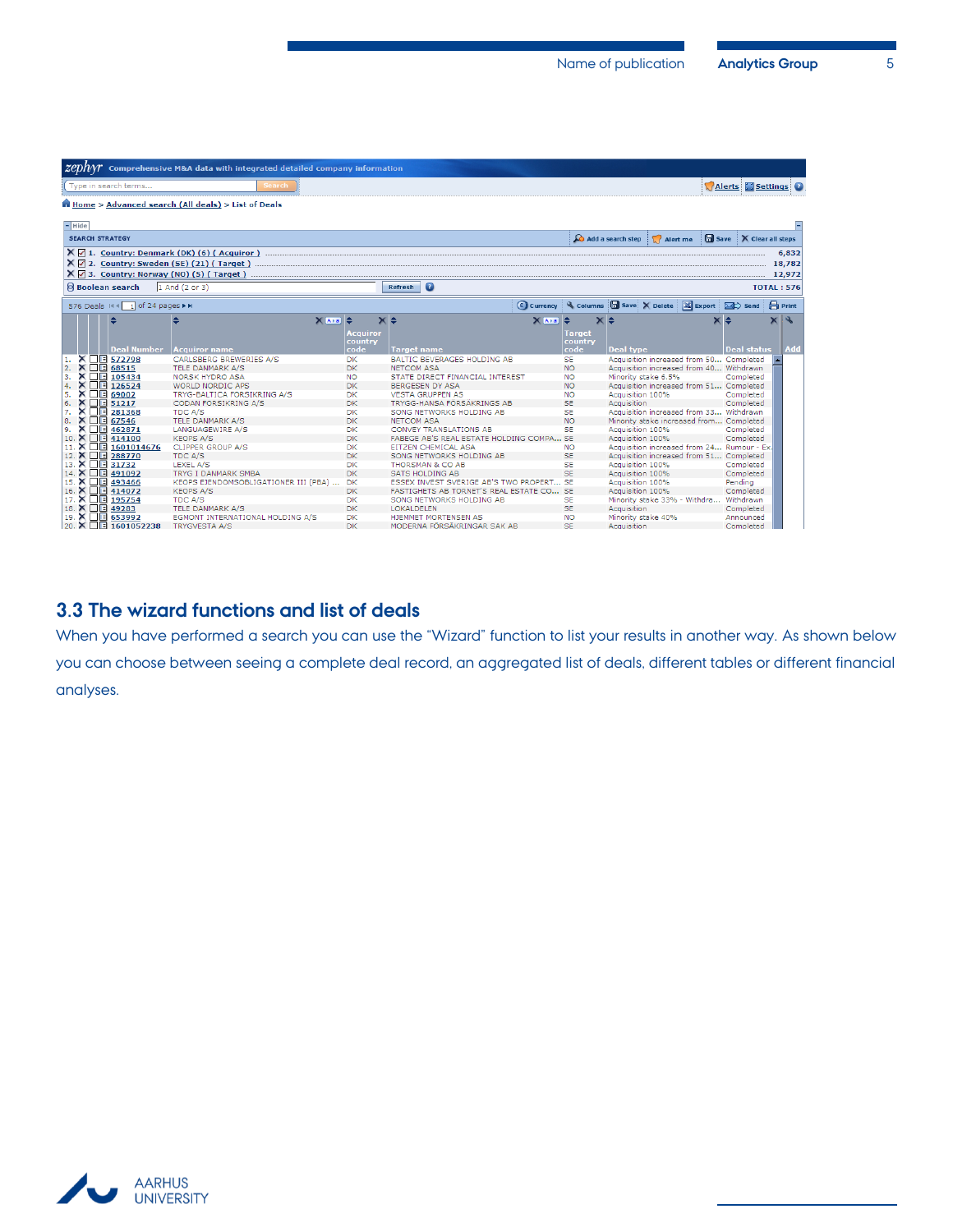

If you choose the "List of deals" you will get to a screen similar to the screenshot below. As before you can sort the search results by different means.

The "List of deals" shows the transactions that fulfil the criteria set up in either the Zephyr or the Zephyr Advanced.

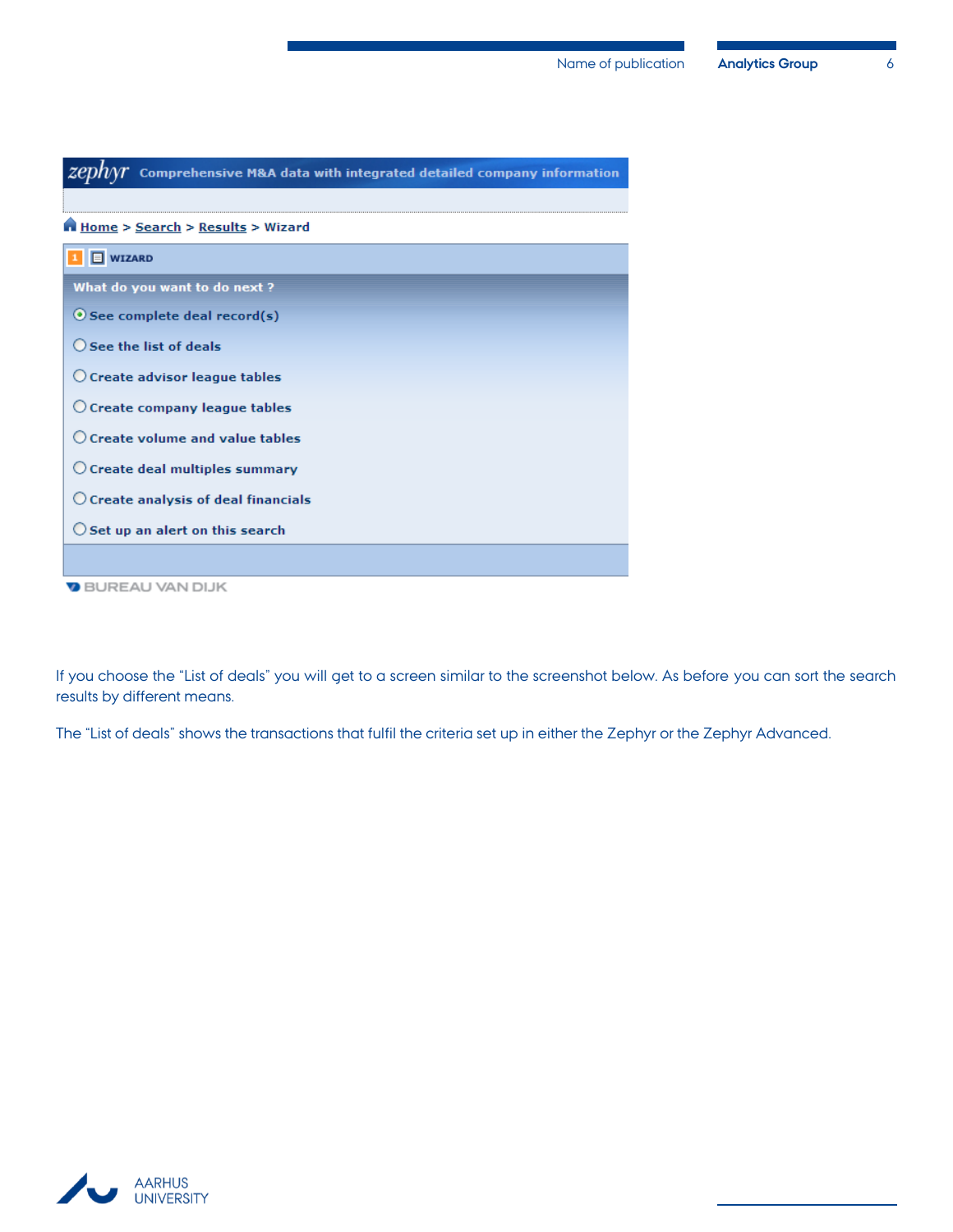|    |       |                                | <b>ZCDIVY</b> Comprehensive M&A data with integrated detailed company information |         |                            |                                |                                     |                          |                                          |                    |                                                             |
|----|-------|--------------------------------|-----------------------------------------------------------------------------------|---------|----------------------------|--------------------------------|-------------------------------------|--------------------------|------------------------------------------|--------------------|-------------------------------------------------------------|
|    |       |                                |                                                                                   |         |                            |                                |                                     |                          |                                          |                    | Alerts Settings Help (Co                                    |
|    |       |                                | Home > Search > Results > Wizard > List of Deals                                  |         |                            |                                |                                     |                          |                                          |                    |                                                             |
|    |       | <b>THE LIST OF DEALS</b>       |                                                                                   |         |                            |                                |                                     |                          |                                          |                    | C Currency & Columns <b>B</b> Save X Delete <b>X</b> Export |
|    |       |                                |                                                                                   |         |                            |                                |                                     |                          |                                          |                    |                                                             |
|    |       | 56 Deals H 4 1 of 3 pages ▶ ▶  |                                                                                   |         |                            |                                |                                     |                          |                                          |                    |                                                             |
|    |       |                                |                                                                                   | $X A =$ |                            | $\times$ $\div$                | $X$ $A$ $\rightarrow$ $\Rightarrow$ |                          | $\times$ $\div$                          | $\times$ $\div$    | $\times$ $\sim$                                             |
|    |       |                                |                                                                                   |         | <b>Acquiror</b><br>country |                                |                                     | <b>Target</b><br>country |                                          |                    | <b>Deal value</b>                                           |
|    |       | <b>Deal Number</b>             | <b>Acquiror name</b>                                                              |         | code                       | <b>Target name</b>             |                                     | code                     | <b>Deal type</b>                         | <b>Deal status</b> | th EUR                                                      |
|    |       | $X \Box 1601162958$            |                                                                                   |         |                            | <b>VESTAS WIND SYSTEMS A/S</b> |                                     | DK.                      | Minority stake 9.091%                    | Rumour             | 807,329.39*                                                 |
| 2. | ×     | $\Box$ 1601162954              | <b>VESTAS WIND SYSTEMS A/S</b>                                                    |         | <b>DK</b>                  | <b>VESTAS WIND SYSTEMS A/S</b> |                                     | <b>DK</b>                | Share buyback 10%                        | Rumour             | 807,329.39*                                                 |
| з. |       | $X \Box$ 1601073127            | <b>INVESTORS</b>                                                                  |         | <b>DK</b>                  | VESTAS WIND SYSTEMS A/S        |                                     | DK                       | Minority stake 9.082%                    | Completed          | 802,489.89*                                                 |
| 4. |       | $X \Box$ 155307                | VESTAS WIND SYSTEMS A/S                                                           |         | <b>DK</b>                  | <b>NEG MICON A/S</b>           |                                     | <b>DK</b>                | Acquisition 100%                         | Completed          | 336,108.87                                                  |
| 5. |       | $X \Box 215754$                |                                                                                   |         |                            | <b>VESTAS WIND SYSTEMS A/S</b> |                                     | DK                       | Minority stake unknown %                 | Completed          | 293,975.50                                                  |
| 6. |       | $X \Box 103148$                | GRUPO AUXILIAR METALURGICO SA                                                     |         | <b>ES</b>                  | <b>GAMESA EOLICA SA</b>        |                                     | <b>ES</b>                | Acquisition stake increased fr Completed |                    | 287,000.00                                                  |
|    |       | $X \Box$ 614728                |                                                                                   |         |                            | VESTAS WIND SYSTEMS A/S        |                                     | <b>DK</b>                | Minority stake 1.752%                    | Completed          | 215,885.61*                                                 |
| 8. | ×     | $\Box$ 1601119777              |                                                                                   |         |                            | <b>VESTAS WIND SYSTEMS A/S</b> |                                     | <b>DK</b>                | Minority stake 1.964%                    | Rumour             | 197,871.28*                                                 |
| 9. |       | $X \Box$ 431165                | <b>INSTITUTIONAL INVESTORS</b>                                                    |         | DK                         | <b>VESTAS WIND SYSTEMS A/S</b> |                                     | DK                       | Minority stake 5.558%                    | Completed          | 191,898.97                                                  |
|    | 10. X | $\Box$ 1601148514              | <b>SCHOUW FINANS A/S</b>                                                          |         | <b>DK</b>                  | <b>VESTAS WIND SYSTEMS A/S</b> |                                     | <b>DK</b>                | Minority stake 1.964%                    | Completed          | 169,112.75                                                  |
|    | 11. X | $\Box$ 525587                  |                                                                                   |         |                            | VESTAS WIND SYSTEMS A/S        |                                     | DK                       | Minority stake 1.62%                     | Completed          | 116,178.64                                                  |
|    |       | 12. X □ 552802                 |                                                                                   |         |                            | VESTAS WIND SYSTEMS A/S        |                                     | <b>DK</b>                | Minority stake 1.08%                     | Completed          | 98,273.51*                                                  |
|    |       | 13. X □ 1601119789             |                                                                                   |         |                            | <b>VESTAS WIND SYSTEMS A/S</b> |                                     | DK                       | Minority stake 0.393%                    | Completed          | 80,174.00                                                   |
|    | 14. X | $\Box$ 654836                  |                                                                                   |         |                            | <b>VESTAS WIND SYSTEMS A/S</b> |                                     | <b>DK</b>                | Minority stake 0.253%                    | Completed          | 32,641.35*                                                  |
|    | 15. X | $\Box$ 1601009225              |                                                                                   |         |                            | VESTAS WIND SYSTEMS A/S        |                                     | <b>DK</b>                | Minority stake 0.134%                    | Completed          | 19,999.81*                                                  |
|    | 16. X | $\boxed{1}$ 554802             |                                                                                   |         |                            | VESTAS WIND SYSTEMS A/S        |                                     | DK                       | Minority stake 0.113%                    | Completed          | 17,673.76*                                                  |
|    | 17. X | □ 133330                       | VESTAS WIND SYSTEMS A/S                                                           |         | <b>DK</b>                  | WINDCAST GROUP A/S             |                                     | <b>NO</b>                | Acquisition 100%                         | Completed          | 16,358.57                                                   |
|    |       | 18. X □ 602226                 | <b>FIDELITY INVESTMENTS</b>                                                       |         | <b>US</b>                  | <b>VESTAS WIND SYSTEMS A/S</b> |                                     | <b>DK</b>                | Minority stake increased from Completed  |                    | 14,650.07*                                                  |
|    |       | 19. X □ 614508                 | <b>FIDELITY INVESTMENTS</b>                                                       |         | <b>US</b>                  | <b>VESTAS WIND SYSTEMS A/S</b> |                                     | DK                       | Minority stake increased from Completed  |                    | 12,384.92*                                                  |
|    |       | 20. X □ 1601008050             | <b>FMR LLC</b>                                                                    |         | <b>US</b>                  | <b>VESTAS WIND SYSTEMS A/S</b> |                                     | <b>DK</b>                | Minority stake increased from Completed  |                    | 11,840.03*                                                  |
|    |       | 21. $\times$ $\Box$ 1601059719 |                                                                                   |         |                            | VESTAS WIND SYSTEMS A/S        |                                     | <b>DK</b>                | Minority stake 0.169%                    | Completed          | 10,050.16                                                   |
|    |       | 22. X □ 610299                 | <b>FIDELITY INVESTMENTS</b>                                                       |         | <b>US</b>                  | VESTAS WIND SYSTEMS A/S        |                                     | <b>DK</b>                | Minority stake increased from Completed  |                    | 9,975.19*                                                   |
|    |       | 23. X □ 622057                 |                                                                                   |         |                            | <b>VESTAS WIND SYSTEMS A/S</b> |                                     | <b>DK</b>                | Minority stake 0.065%                    | Completed          | 8,851.18*                                                   |
|    |       | 24. X 1 613139                 |                                                                                   |         |                            | <b>VESTAS WIND SYSTEMS A/S</b> |                                     | <b>DK</b>                | Minority stake 0.073%                    | Completed          | 8,487.06*                                                   |
|    |       | 25. X $\Box$ 654817            | <b>FIDELITY INVESTMENTS</b>                                                       |         | <b>US</b>                  | VESTAS WIND SYSTEMS A/S        |                                     | <b>DK</b>                | Minority stake increased from Completed  |                    | 7,796.30*                                                   |

If you wish to see other details about the deals you can add a column by pressing the "Add" button in the right column of the "List of deals" as you can see below.

|               | <b>€</b> Currency<br>Columns            | <b>G</b> Save X Delete | <b>X</b> Export   | <b>H</b> Print<br>$\boxtimes$ Send |
|---------------|-----------------------------------------|------------------------|-------------------|------------------------------------|
|               |                                         |                        |                   |                                    |
|               |                                         |                        |                   |                                    |
| ٠<br>×        | ×                                       | ×                      | ×                 | ٩                                  |
| <b>Target</b> |                                         |                        |                   |                                    |
| country       |                                         |                        | <b>Deal value</b> |                                    |
| code          | <b>Deal type</b>                        | <b>Deal status</b>     | th EUR            | <b>Add</b>                         |
| <b>DK</b>     | Minority stake 9.091%                   | Rumour                 | 807,329.39*       |                                    |
| <b>DK</b>     | Share buyback 10%                       | Rumour                 | 807,329.39*       |                                    |
| DK            | Minority stake 9.082%                   | Completed              | 802,489.89*       |                                    |
| <b>DK</b>     | Initial public offering 36.3% o         | Completed              | 761,044.46*       |                                    |
| DK            | Acquisition 100%                        | Completed              | 336,108.87        |                                    |
| DK            | Minority stake unknown %                | Completed              | 293,975.50        |                                    |
| <b>ES</b>     | Acquisition stake increased fr          | Completed              | 287,000.00        |                                    |
| <b>BE</b>     | Acquisition 35.218%                     | Completed              | 250,905.81        |                                    |
| DK            | Minority stake 1.752%                   | Completed              | 215,885.61*       |                                    |
| <b>DK</b>     | Minority stake 1.964%                   | Rumour                 | 197,871.28*       |                                    |
| DK            | Minority stake 5.558%                   | Completed              | 191,898.97        |                                    |
| <b>DK</b>     | Minority stake 1.964%                   | Completed              | 169,112.75        |                                    |
| <b>ES</b>     | Acquisition 100%                        | Completed              | 120,000,00        |                                    |
| <b>DK</b>     | Minority stake 1.62%                    | Completed              | 116,178.64        |                                    |
| <b>DK</b>     | Minority stake 1.08%                    | Completed              | 98,273.51*        |                                    |
| <b>DK</b>     | Minority stake 0.393%                   | Completed              | 80,174.00         |                                    |
| CA            | Joint venture 100%                      | Announced              | 65,060.78         |                                    |
| <b>IN</b>     | Minority stake unknown %                | Completed              | 39,113.56         |                                    |
| DE            | Acquisition 100%                        | Completed              | 34,500.00         |                                    |
| <b>DK</b>     | Minority stake 0.253%                   | Completed              | 32,641.35*        |                                    |
| <b>US</b>     | Acquisition 71%                         | Completed              | 26,279.83         |                                    |
| DK            | Minority stake 0.134%                   | Completed              | 19,999.81*        |                                    |
| DK            | Minority stake 0.113%                   | Completed              | 17,673.76*        |                                    |
| NO.           | Acquisition 100%                        | Completed              | 16,358.57         |                                    |
| <b>DK</b>     | Minority stake increased from Completed |                        | 14,650.07*        |                                    |

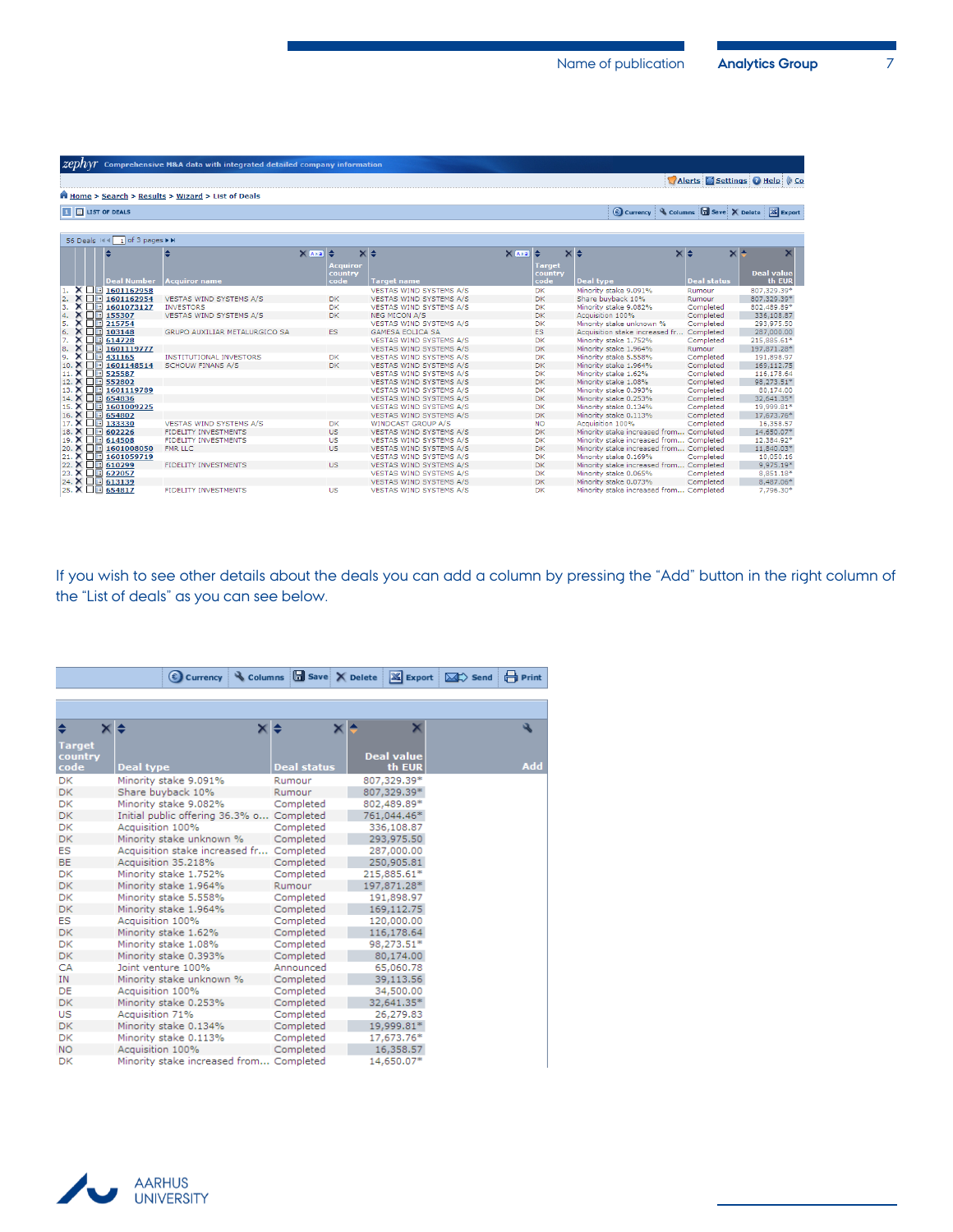Another possibility than the "List of deals" under the Wizard is the "Summary Record" which gives an overview of all the transactions that fulfil the criteria which is more readable than the table in "List of deals". "League Tables" can be used to make ranking of the companies involved in the transactions e.g. top 10 of the brokers involved in most deals. Finally, the "Create analysis of deal of financials" gives the possibility to carry out different analyses or to make charts of different variables regarding the specific deals. Shown below is the screen you gain access to when using "Create analysis of deal of financials" from the Wizard.



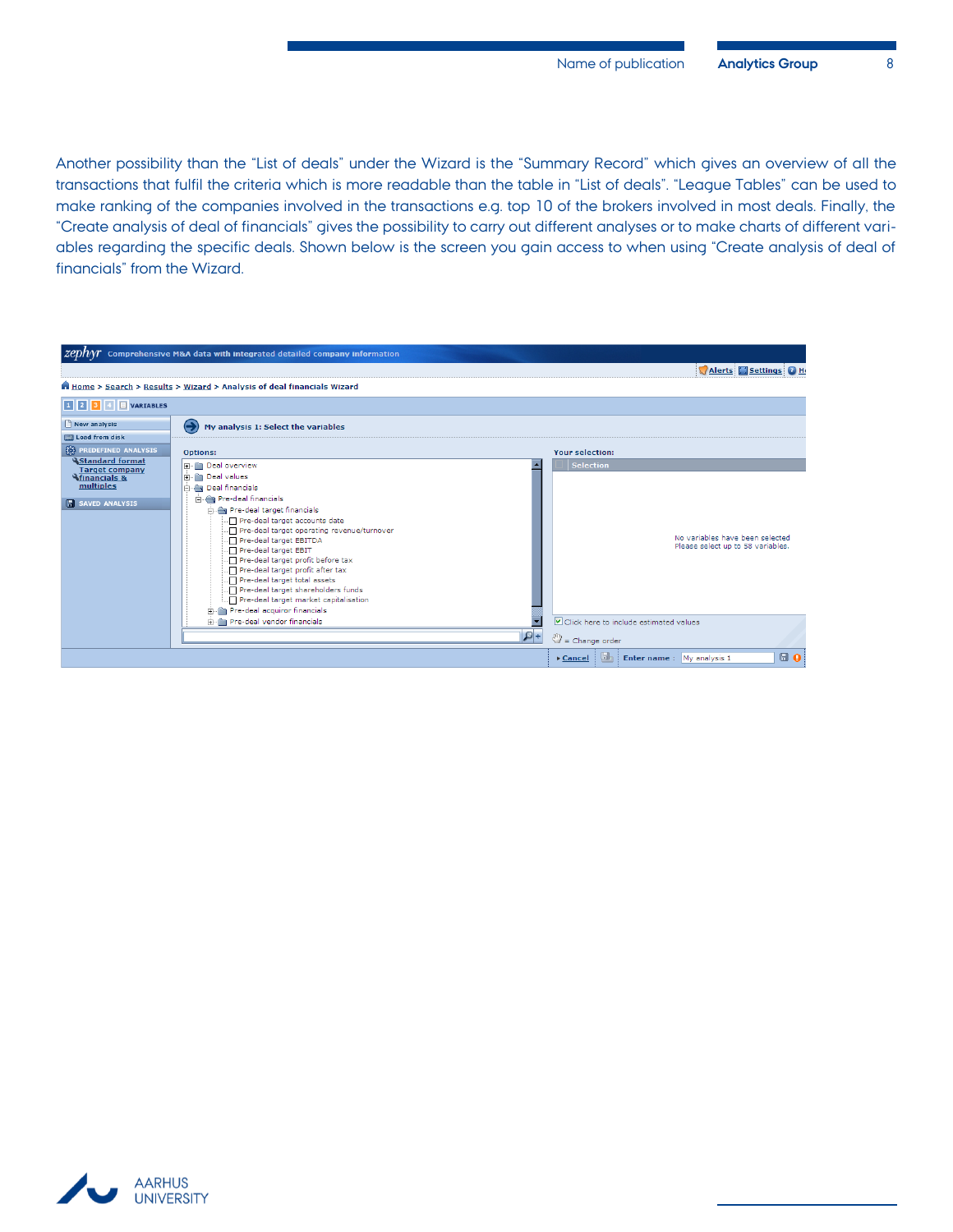#### <span id="page-10-0"></span>**3.4 Export**

The tables in "List of deals" or other views can easily be exported to various file types. This is done by pressing the Export icon in the top right hand corner when one is in the "List of deals" or other relevant views. Along side the Export icon it is also possible to send the table via e-mail (Send), print the table (Print) or change currency (Currency).



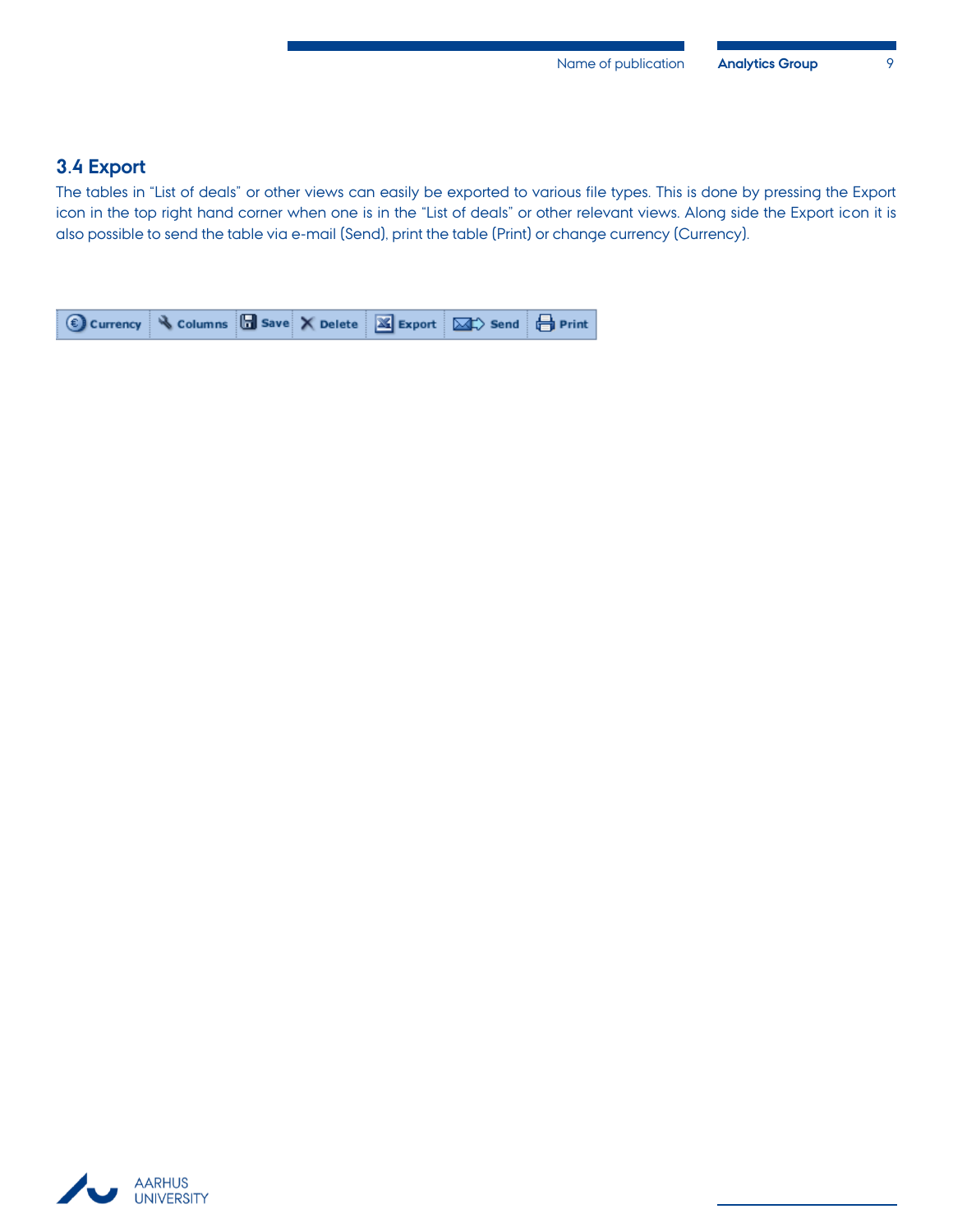When pressing the Export icon the following or a similar view will appear. You can choose to export to Excel, word, PDF etc.:

|      | C Zephyr - Export - Windows Internet Explorer                                                                      |                                                                                                                                                        |                |
|------|--------------------------------------------------------------------------------------------------------------------|--------------------------------------------------------------------------------------------------------------------------------------------------------|----------------|
|      |                                                                                                                    | $\boldsymbol{\beta}$ http://zephyr2.bydep.com/version-2010118/ExportDlq.serv?sp_parentcontext=ipadc *                                                  |                |
|      | <b>EXPORT PARAMETERS</b>                                                                                           |                                                                                                                                                        |                |
|      | Would you like to export:                                                                                          |                                                                                                                                                        |                |
|      | $\odot$ The list of deals<br>Iv Include the search summary<br>cell<br>Repeat single data item<br>cell)             | (6) When a field takes multiple values, export each value to a distinct<br>$\bigcap$ Keep one deal per line (multivalued fields will be contained in 1 |                |
|      | The deals' report                                                                                                  | Current report                                                                                                                                         | $>$ View       |
|      | Export each deal to a separate file                                                                                |                                                                                                                                                        |                |
|      | Select the deals you wish to export:<br>$\odot$ All deals                                                          |                                                                                                                                                        |                |
|      | The marked deals                                                                                                   |                                                                                                                                                        |                |
|      | The unmarked deals<br>$\bigcirc$ The deals from:                                                                   | to:                                                                                                                                                    |                |
|      | Select a format:                                                                                                   |                                                                                                                                                        |                |
|      | Excel 2007 (*.xlsx)<br>Excel (*.xls)<br>Excel - Data export (*.xls)<br>Text (Tab delimited) (*.txt)<br>Xml (*.xml) |                                                                                                                                                        |                |
|      | Choose a name for the file to be exported:<br>Zephyr_Export_1                                                      |                                                                                                                                                        |                |
|      |                                                                                                                    |                                                                                                                                                        | ▶ Cancel<br>OK |
| Done |                                                                                                                    | Internet                                                                                                                                               | 4100%          |

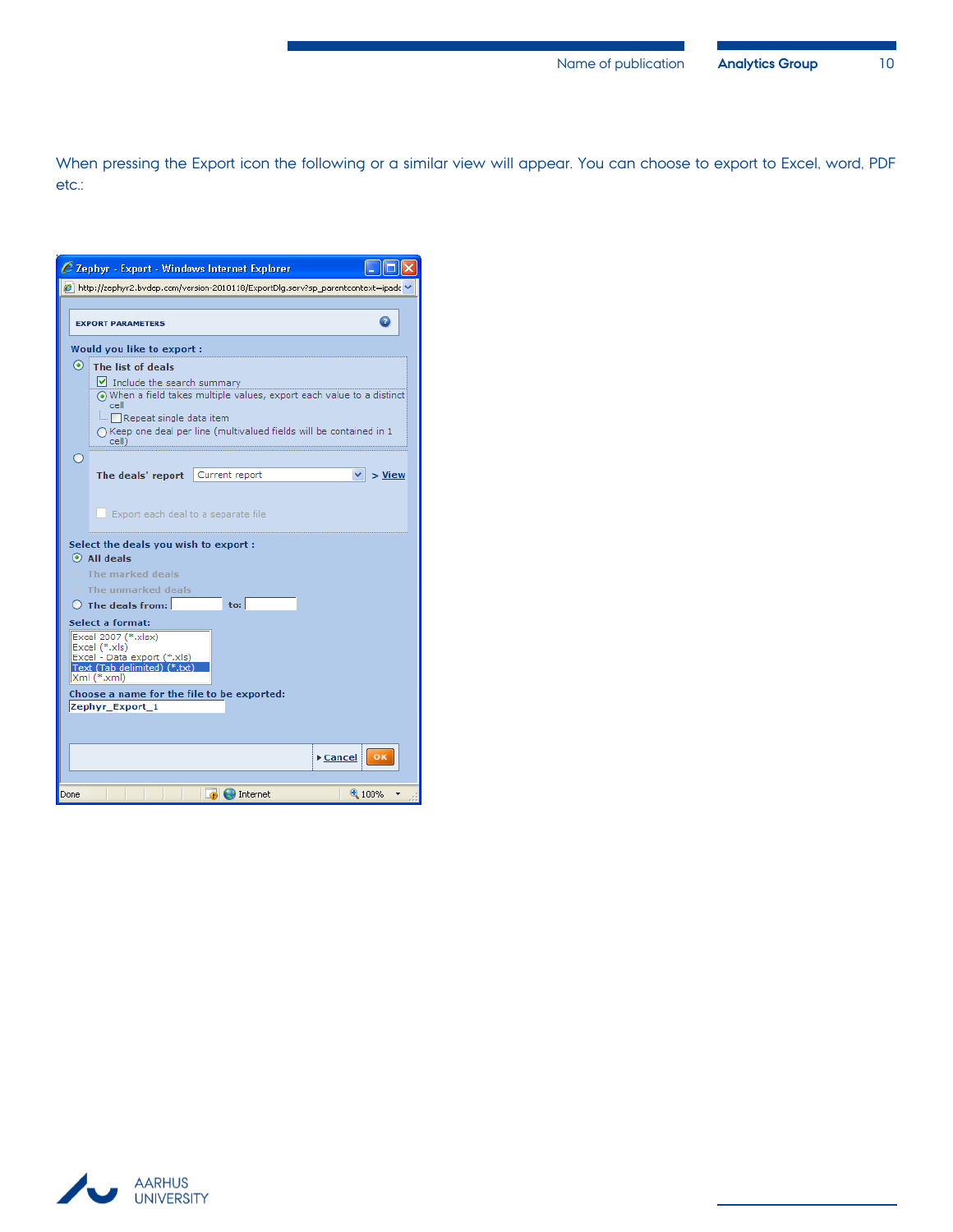## <span id="page-12-0"></span>**5. Further resources**

Zephyr has a good help function build in which can be found in the program. This can be found by pressing the Help button in the top right corner. Here the Zephyr user manual, information about coverage and definitions can be found. Finally, one can find contact information for Zephyr support. The support in Denmark can be contacted at [help.copenhagen@bvdep.com](mailto:help.copenhagen@bvdep.com) or you can press the "Contact us" button and the following formula will appear.

| Alerts Settings O Help ( Contact us |
|-------------------------------------|
| What's new                          |
| Coverage                            |
| <b>ZEPHYR help</b>                  |
| <b>Ownership guide</b>              |
| <b>Support centre</b>               |
| <b>Quick Tour</b>                   |
| Tips of the day                     |
| Web Add-In                          |
| <b>About ZEPHYR</b>                 |
|                                     |
|                                     |
|                                     |
|                                     |
|                                     |
|                                     |
|                                     |